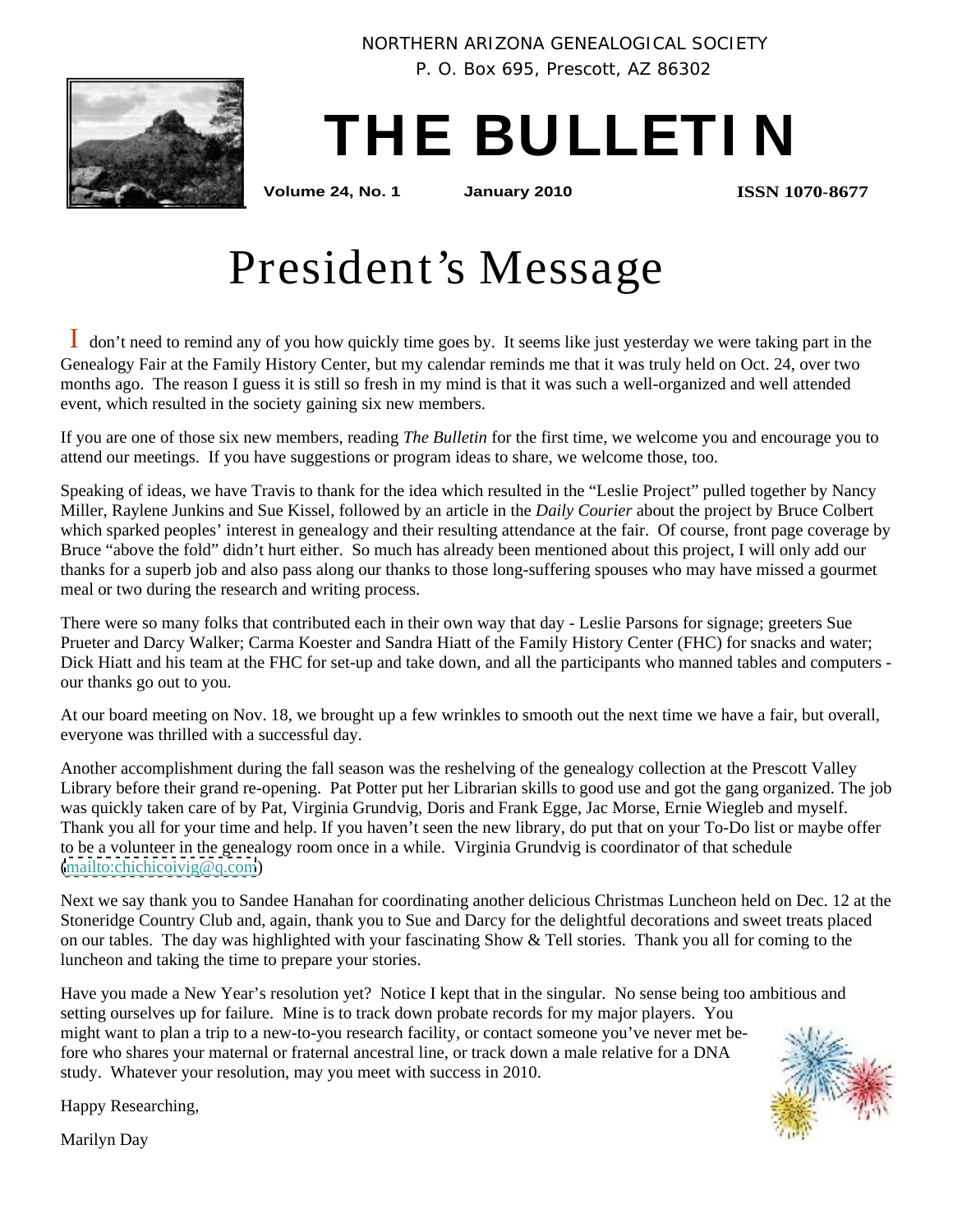## **THIS 'N THAT**

**PLUG—(Prescott Legacy Users Group)** with Nancy Miller as coordinator, meets the first Tuesday of the month at the FHC. In addition Nancy is available at the FHC on other Tuesday evenings from 6:30 pm to 8:30 pm to assist with any issues you may have with your Legacy program. Bring your Legacy program backup on a 'flash drive' for Nancy to review and make corrections immediately. You can't beat that service!

**NAGS** relies on donations for our monthly meeting door prizes. We like to give out 2 per meeting but the cupboard is bare! Please consider donating any genealogical items—books, CDs, etc. Contact Sue Prueter, bprueter@cableone.net

**LESLIE PROJECT—**The Daily Courier newspaper article on the genealogy research project of Leslie Womack's ancestors, undertaken by NAGS members, appears on our website at [www.rootsweb.ancestry.com/~aznags/](http://www.rootsweb.ancestry.com/~aznags/). If you didn't see Bruce Colbert's article in the newspaper's October 17, 2009 issue, here's your chance to see the photo of Leslie's great-grandmother along with the research methods used by Raylene Junkins, Sue Kissel and Nancy Miller. The research involved six weeks of extensive searching by these three members and we extend to them our heartfelt thanks for making our Society look good along with educating the public on the rewards of locating ones ancestors.

**MEMBERSHIP ROSTER**—An annual copy of NAGS Membership Roster is available to all members upon request to the Membership Chair, Leslie Parsons, at parsonsl@cableone.net or call (928) 858-6024 (use the area code).

**WHEN YOUR SPIRIT CRIES OUT FOR PEACE, COME TO A WORLD OF CANYONS, DEEP IN AN OLD LAND, FEEL THE EXULTATION OF HIGH PLATEAUS, THE STRENGTH OF MOVING WATERS, THE SIMPLICITY OF SAND AND GRASS, THE SILENCE OF GROWTH. AUGUST FRUGE`**



## CALENDAR OF EVENTS

**January 22-23**...Family History Expo 2010, Mesa Convention Center, 263 N. Center Street, Mesa [www.FHExpo.com](http://www.FHExpo.com) . There's an abundance of classes and activities to choose from.

**January 30...**Date changed to the 5th Saturday for this month only. Field Trip to Yavapai College Library for a tour and update of their Genealogy Section — meet at the College Library at 1:45 pm

**February 27 ...**Aaronetta Edmonds, Researching Slave Ancestors

**March 27**.. Mark Lowe , Presentation in a Go-To-Meeting Format (video)

**April 24…** Raylene Junkins, Pre-1850 Census—What Do Those Hash Marks Mean?

**May 22 ...**Election of Officers.

**Please support YOUR Society — come to meetings, volunteer, participate!**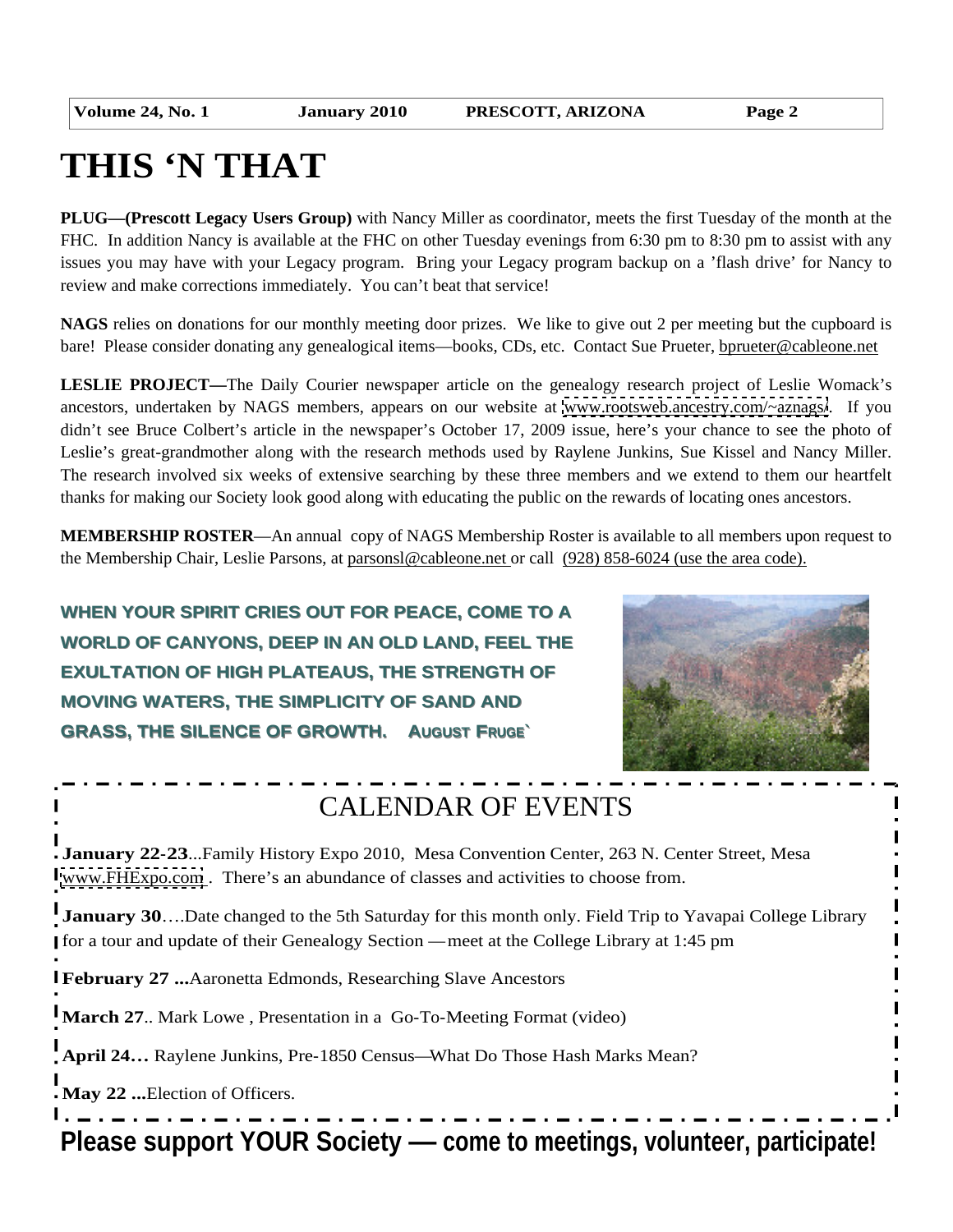

# **GETTING TO KNOW YOU**

## *PAT POTTER*

### **CEMETERY CHAIR**

Pat Potter is an Arizona native, born and raised in Flagstaff. She has a BS in Education from Arizona State and a Masters in English plus an Administrators Certificate from Northern Arizona University. She worked in the Camp Verde schools for 13 years, was Librarian at Prescott High for 13 years, and Assistant Superintendent of Humboldt schools from 1981 to 1988.

Pat married P.C. (Pierce Carter) Potter in 1973. He worked for the Arizona Highway Department and they retired within six months of each other. She's been a member of the Arizona Women's Bowling Association for more years than she cares to claim. She was on the Arizona State Bowling Board for three years and has been an officer at the local level for many years.

After retiring Pat joined NAGS. She served a three year term on the Board at Sharlot Hall Museum. In the early 90's Sue Kissel, Raylene Junkins and she took over the cemetery project that had been started in the mid 1980's. They worked for almost three years in the Verde Valley as they felt the project needed to encompass the entire county. With the advent of the Internet, their project became much easier. Pat said that what started as a cemetery project has become much more than that. With the advent of cremations and with remains being shipped to other locations, it really isn't a cemetery project any longer.

Dora Whiteside and Wanza Grisson conducted the initial survey of the Citizen's Cemetery on behalf of the Northern Arizona Genealogy Society. This was followed with a county survey by a committee chaired by Abby Retzinger. Initially the survey was only in the southern part of the county, but when Sue Kissel, Raylene Junkins and Pat took on the project it was expanded to the entire county. They spent much time in the Verde Valley compiling the deaths and burial from the early days of northern Yavapai County to the present time.

From the beginning Sharlot Hall Museum Archives has been the central repository for the findings. The first results were printed in individual cemetery books. With the assistance of two expert computer programmers, the data that had been collected was converted to a more user-friendly format and uploaded to the website at Sharlot Hall Museum Archives. Pat Atcheson and her late husband, John, joined the group by adding the Citizen's Cemetery online.

Variations have been added to the original program. Not only does it include people who died in and are buried in Yavapai County, but it includes people who died out of the county or state and are buried here. Also included are those who died here and were shipped to other locations and those for whom NO PLACE of burial was given.

The tradition that was begun by Mrs. Whiteside and Mrs. Grisson is a project that is continually being added to, so if your ancestor or family member isn't listed you should check back often.

The committee has added approximately 21,000 entries in the past 7 years. At the present time there are about 53,000 entries online at Sharlot Hall Museum Archives. Website is: [www.sharlot.org](http://www.sharlot.org) , click on the **archives**, then select **genealogy** and then **cemeteries**.